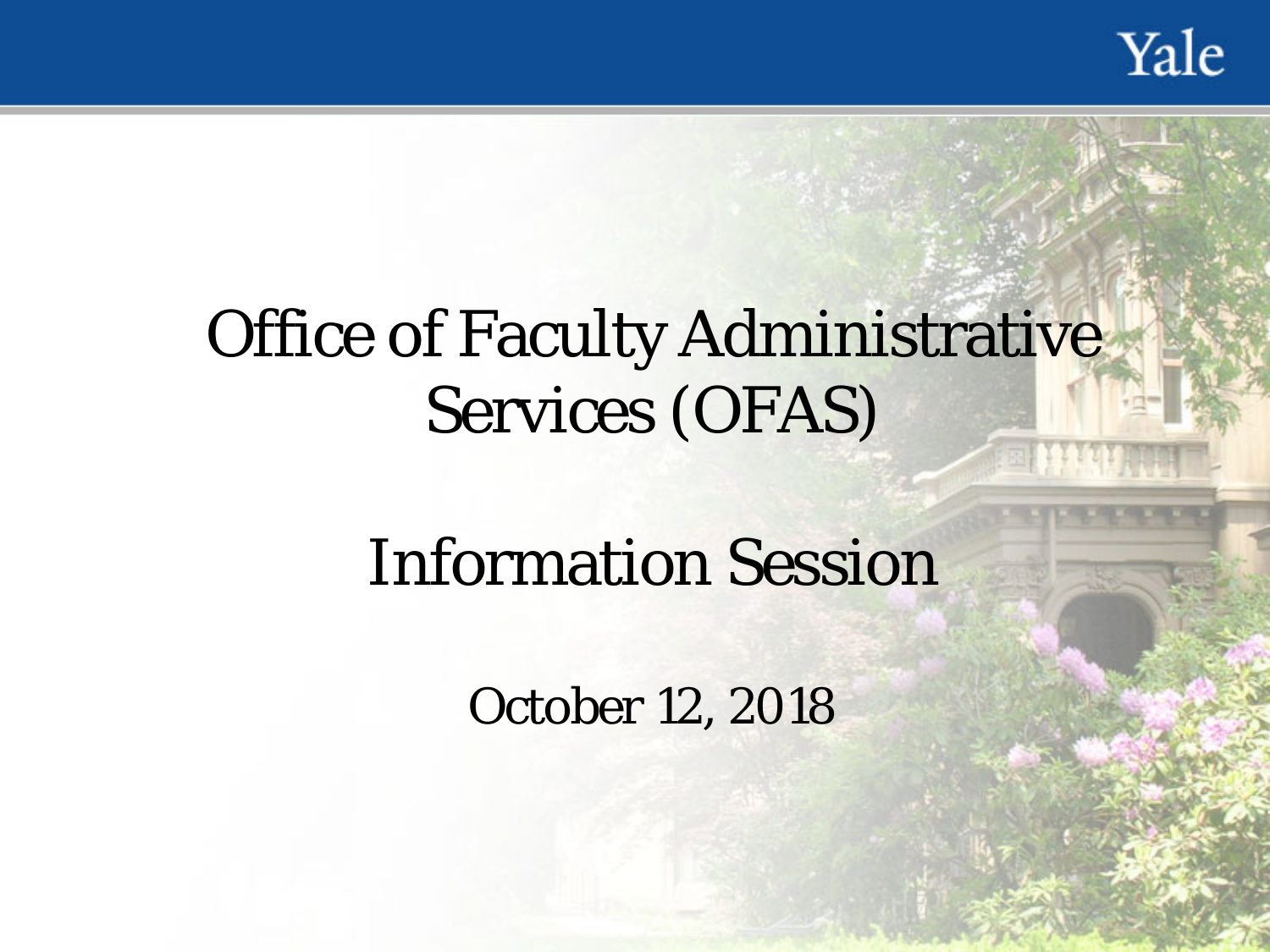



### **Reminders and Updates**

### **OFAS Goals FY19**

• **Perfect Documentation Plan**

### **Updates to Workday**

- External Links
- Course and Committee Information
- Changes to Report: *Academic - Compensation Details – Yale*

### **Policy Review: Compensating faculty**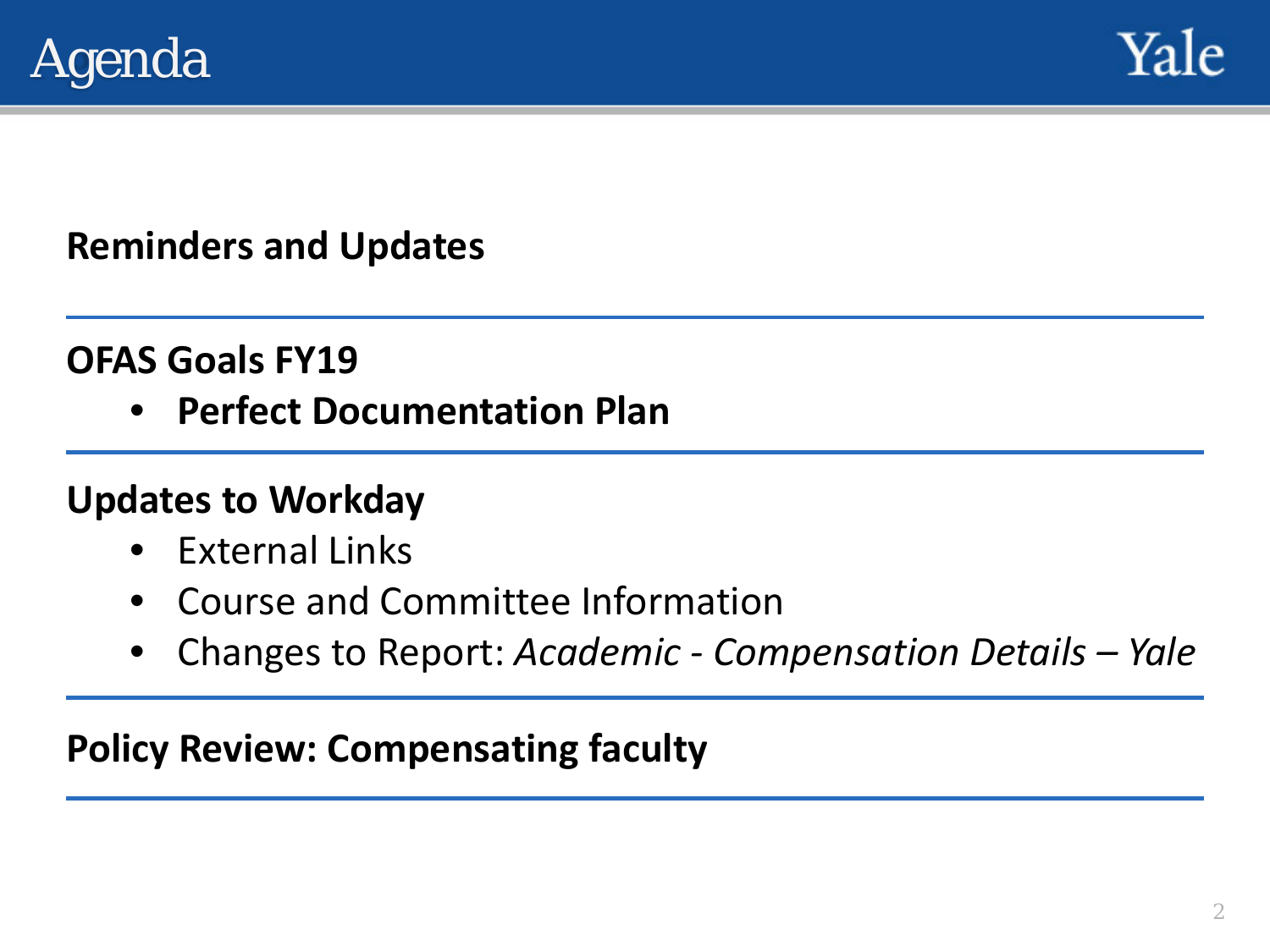

# Reminders and Updates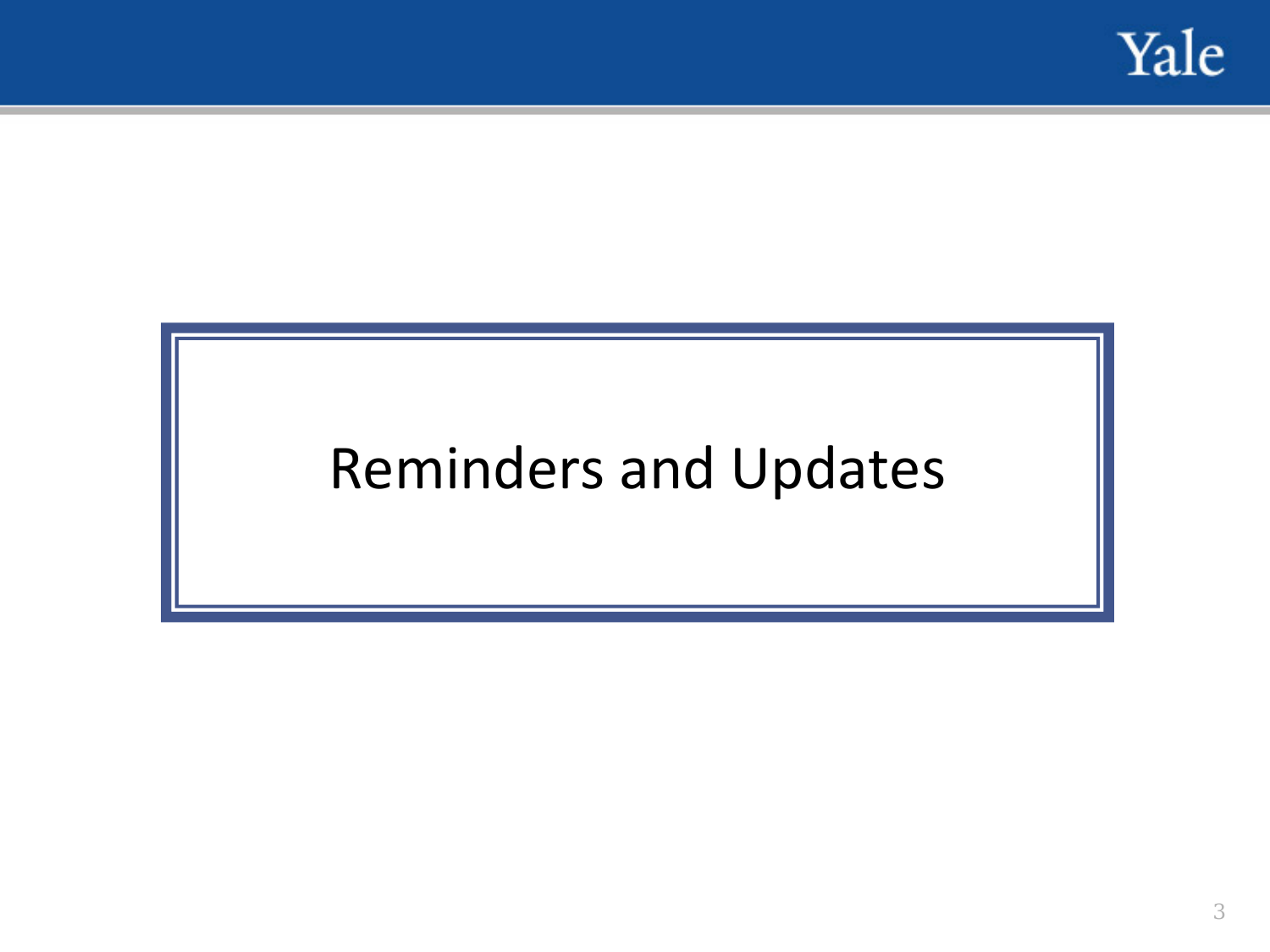# Reminder and Update

### **Deadlines: October–May**

- FAS **9th** of every month
- Professional schools **15th** of every month
- To allow time to
	- $\checkmark$  Check supporting documents
	- $\checkmark$  Obtain approvals from the Offices of the FAS Dean and the Provost
	- $\checkmark$  Check entry in Workday



Yale

Transactions in **Workday** that are **more than 1 month old**  and missing supporting documents may be sent back.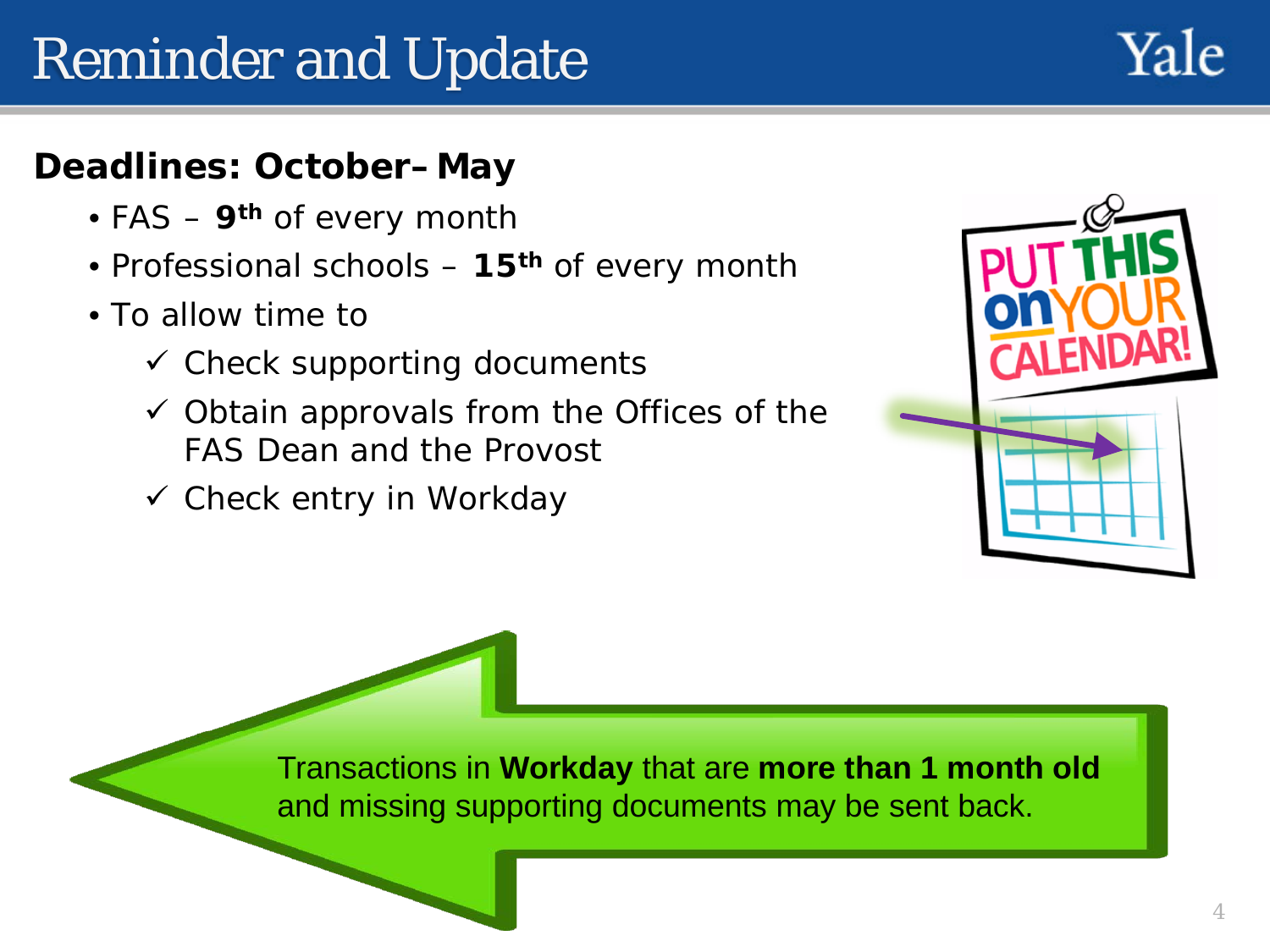### Reminder



#### **Copies of presentations**

These presentations will be sent via email following the session.

They will also be posted on the **OFAS** website:

– Administrative Processes menu > Resources

| <b>Faculty Administrative Services</b>                                             |                                            |                                                     |
|------------------------------------------------------------------------------------|--------------------------------------------|-----------------------------------------------------|
| <b>HOME</b><br><b>SEARCHES &amp; APPOINTMENTS</b><br><b>ACADEMIC CAREER EVENTS</b> | <b>ADMINISTRATIVE PROCESSES</b>            | <b>CALENDAR</b><br><b>CONTACT US</b>                |
| ADMINISTRATIVE PROCESSES > RESOURCES > MONTHLY INFORMATI<br>HOME<br>$\geq$         | <b>Administrative Processes</b>            |                                                     |
|                                                                                    | Checklists, Forms, and<br><b>Templates</b> |                                                     |
| <b>Monthly Information Session</b>                                                 | <b>Managing Compensation</b>               |                                                     |
| Presentations                                                                      | <b>Related Systems</b>                     |                                                     |
| <b>Resources</b><br>Edit<br>Manage display<br>View                                 |                                            | Monthly Information<br><b>Session Presentations</b> |
| Academic year 2017-18                                                              |                                            | Related websites and<br>contacts                    |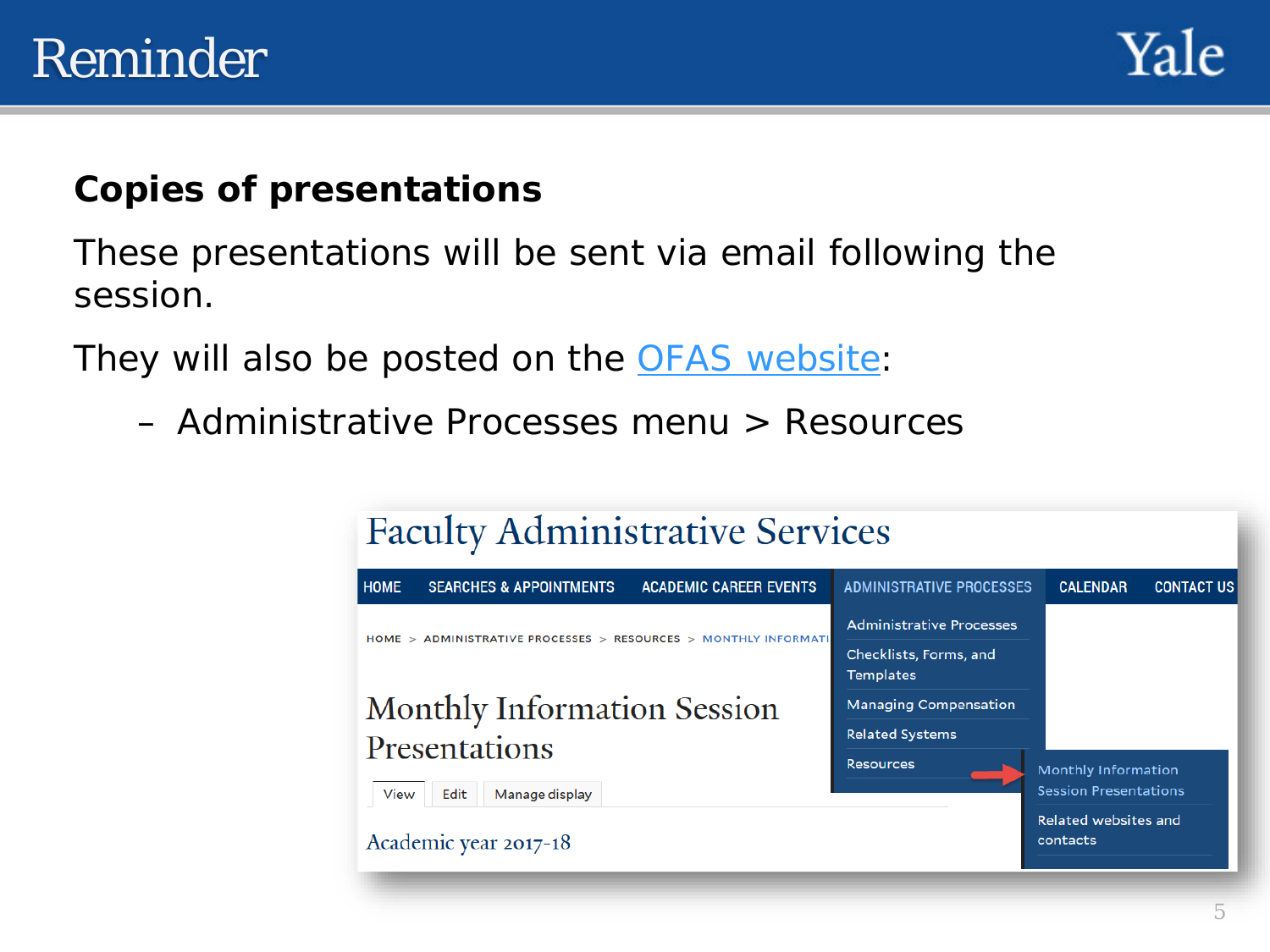#### **Direct Deposit**

Individuals on monthly payroll who receive paper checks received a note from the Payroll Office in their September paycheck encouraging Direct Deposit.

If you are responsible for handing out checks, please politely suggest the option of direct deposit.

Instructions in Workday guide, "Manage Payroll Options and Tax Forms (for Employees)", page 2.



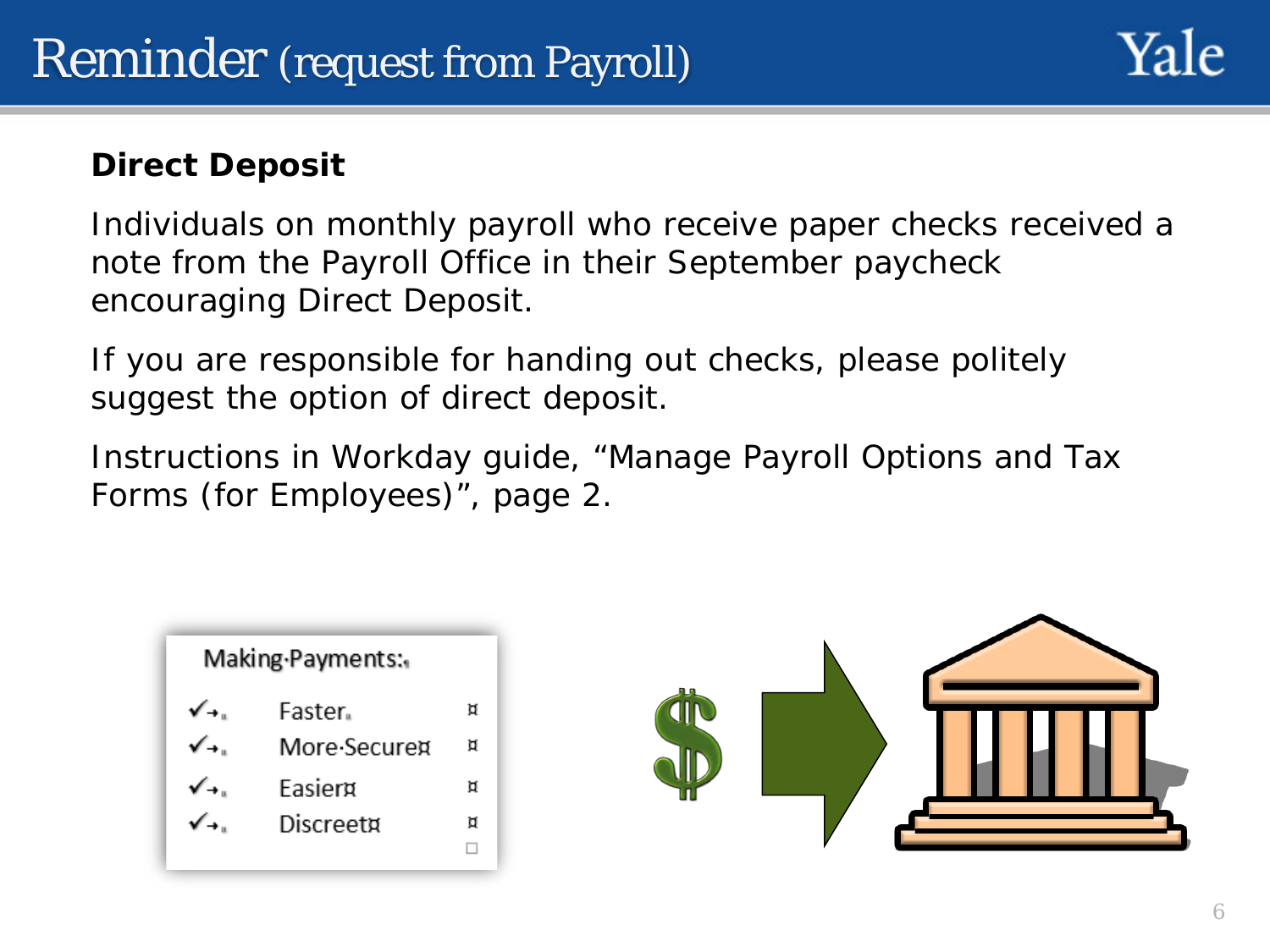

# OFAS Goals FY19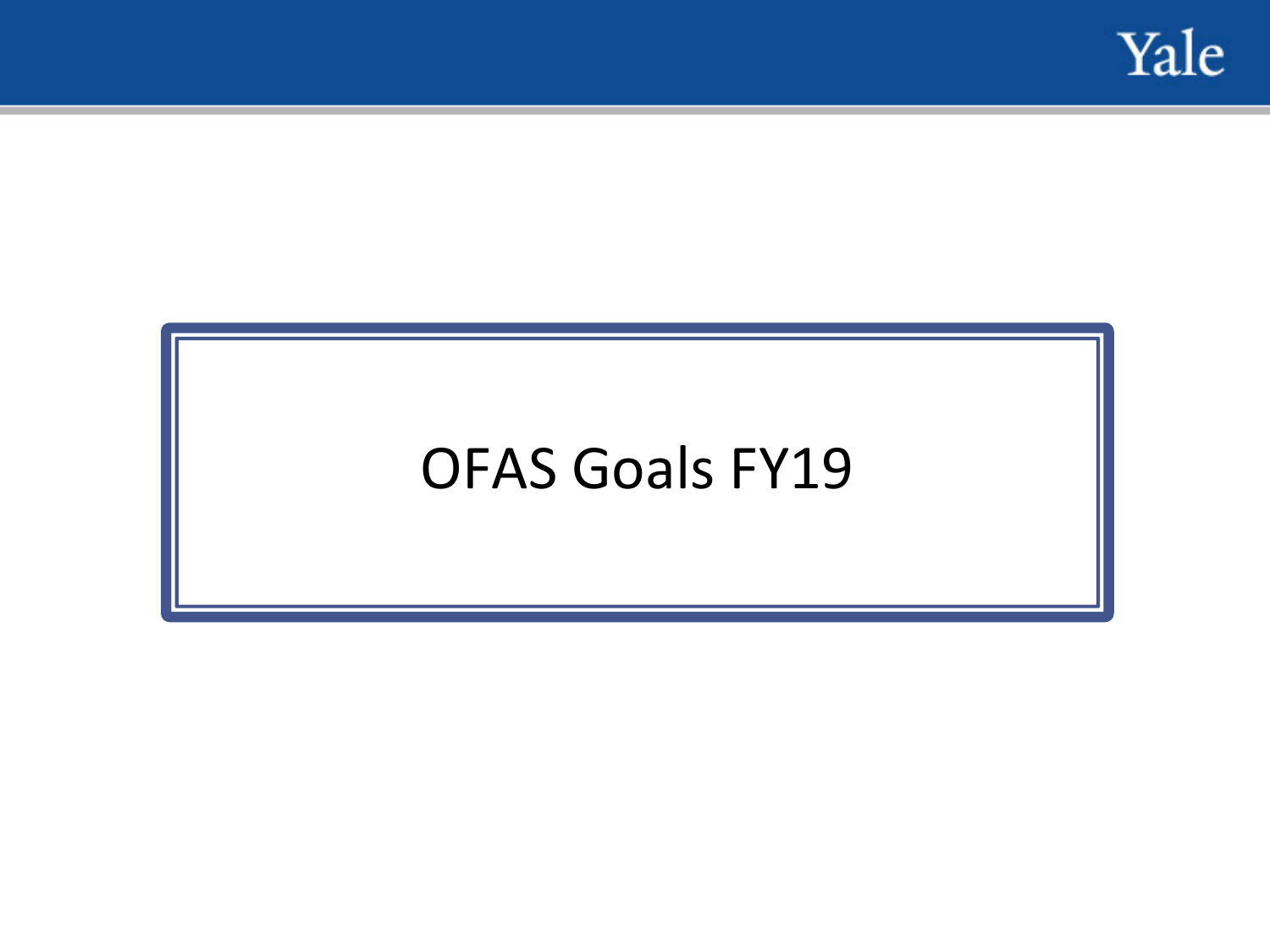## OFAS Goals FY19



| Reduce average time to close cases received<br>through faculty.admin@yale.edu.      |
|-------------------------------------------------------------------------------------|
| Reduce average time to complete Workday<br>transactions.                            |
| Reduce the number of cases requesting<br>instructions on procedures.                |
| Improve user experience of faculty affairs<br>administrative staff throughout Yale. |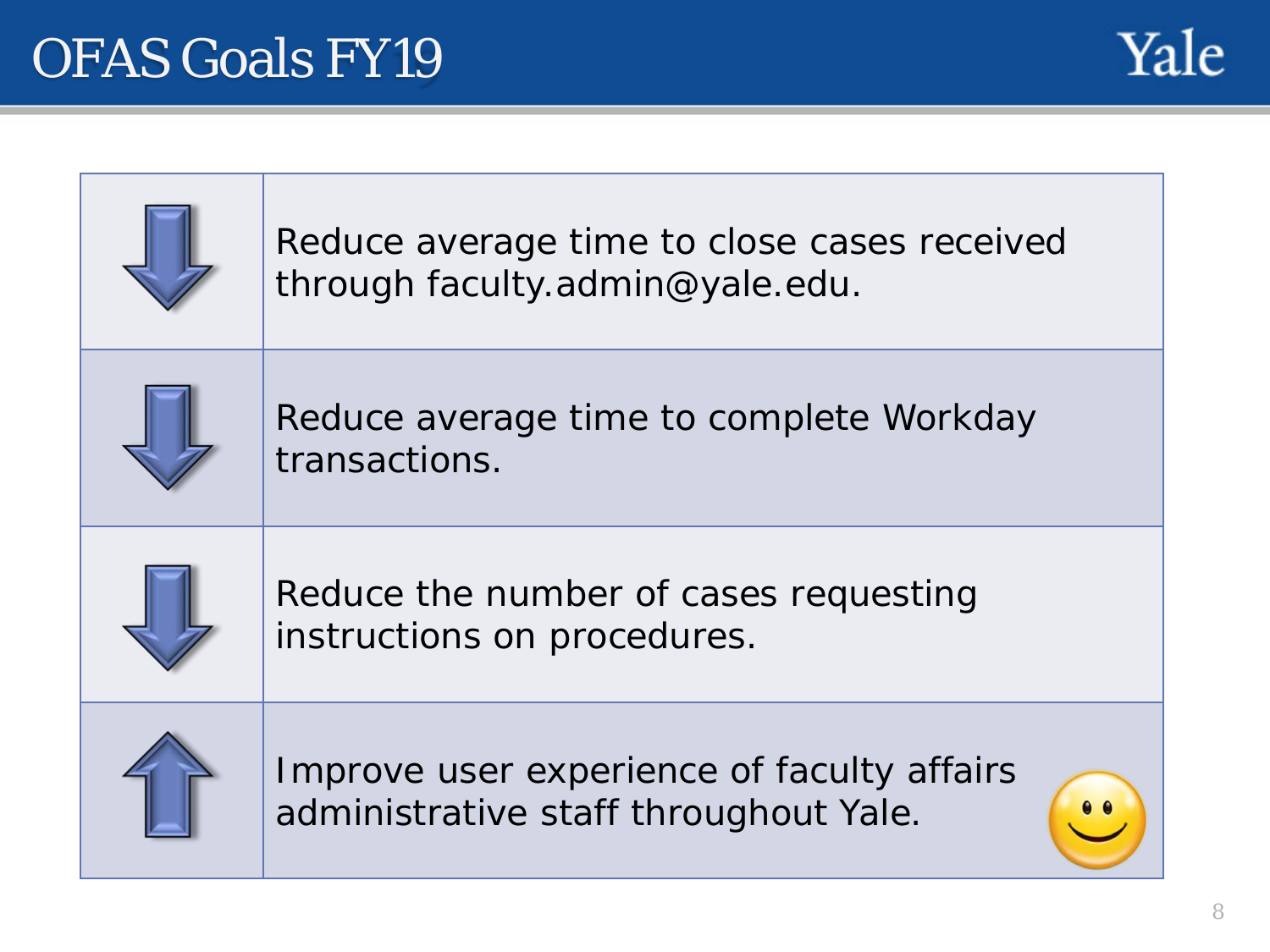

The plan to achieve OFAS goals:

# **Perfect Documentation**

- Perfect Documentation provided by Yale academic leadership.
- Perfect Documentation provided by OFAS.
- Perfect Documentation from submitters of transactions.

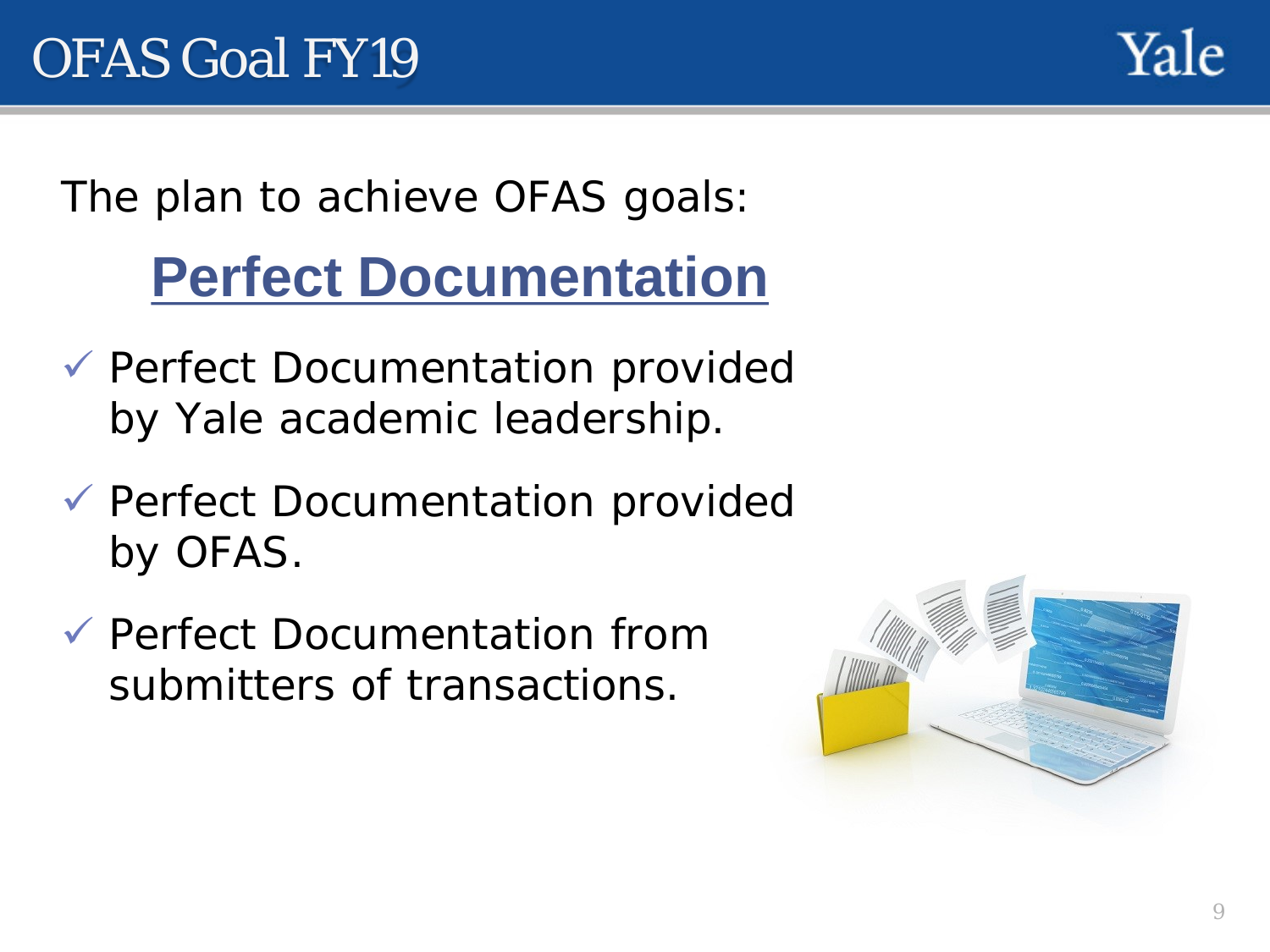## OFAS Goal FY19



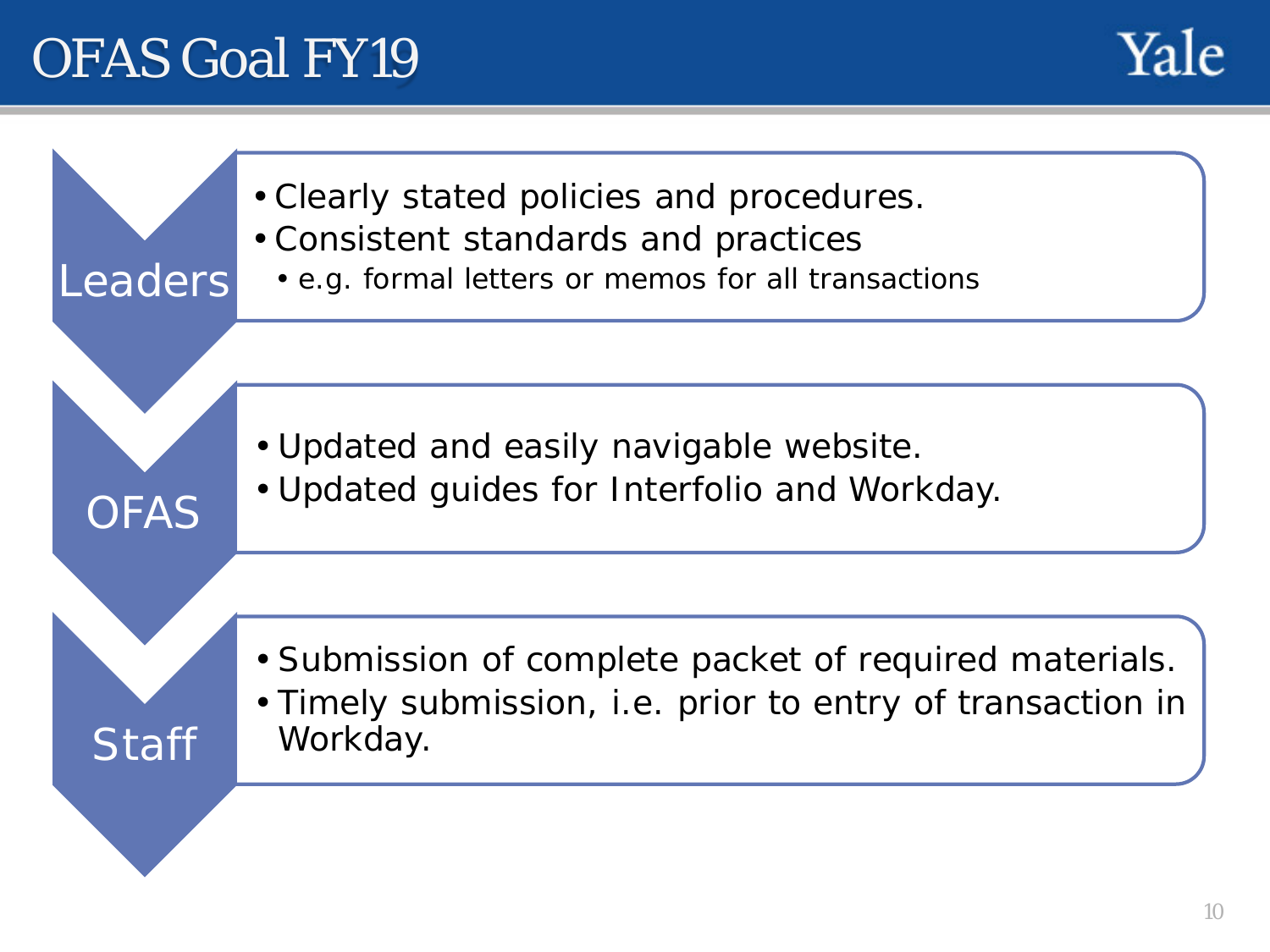### OFAS Goal FY19 – Perfect Documentation



### OFAS Administrative Procedures Model

*For additional information, refer to the [Administrative Processes p](https://facultyadmin.yale.edu/admin-processes)age on the OFAS website.*

#### **External Processes** –

Obtaining approval, Search, Promotion Review, Hire, Send offer letter, etc.

**Submit** all documentation to **[faculty.admin@](mailto:faculty.admin@yale.edu) yale.edu** and receive ticket number for tracking.



#### **Documentation** –

Charging Instructions (if compensation), Signed Offer Letter, recommendation letters, CV, etc.

**Submit transaction** in Workday. Note: Include SF ticket  $#$  in comments.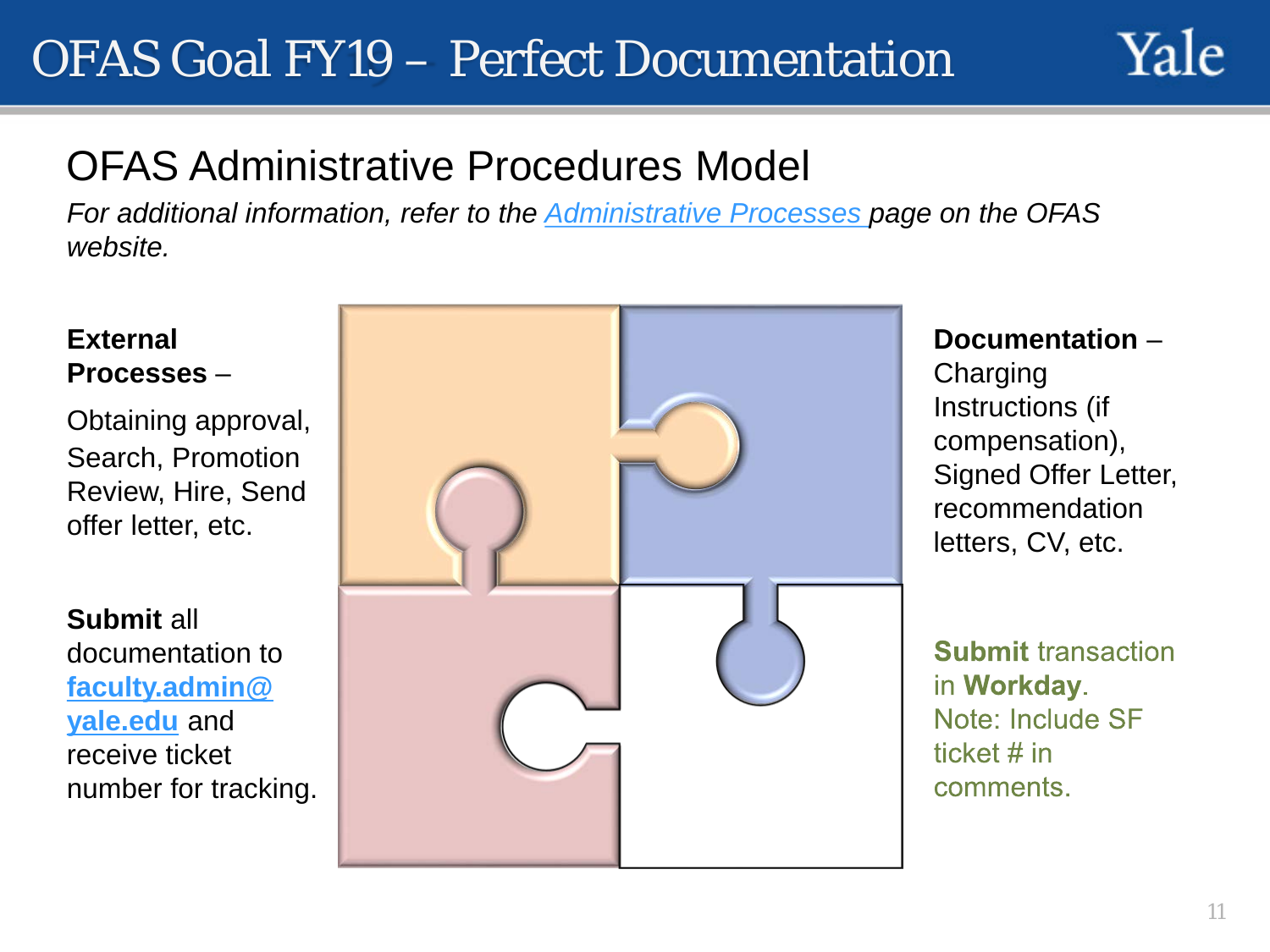#### Here's how you can help:

- 1. Focus on Perfect Documentation.
- 2. Be aware of activities in your department that may require faculty transactions.
	- Discuss with your academic dean or department chair.
	- As questions early if you think an activity has the potential of requiring a transaction.
- 3. Become familiar with the documents that will be required by going to the **OFAS Administrative Processes** page.
- 4. Begin gathering the Perfect Documentation.
- 5. When the activity has completed, submit the documents to [faculty.admin@yale.edu](mailto:faculty.admin@yale.edu) [following the instructions on the OFAS](https://facultyadmin.yale.edu/admin-processes) Administrative Processes page.
- 6. Include the case number in the comments field of the transaction in Workday.

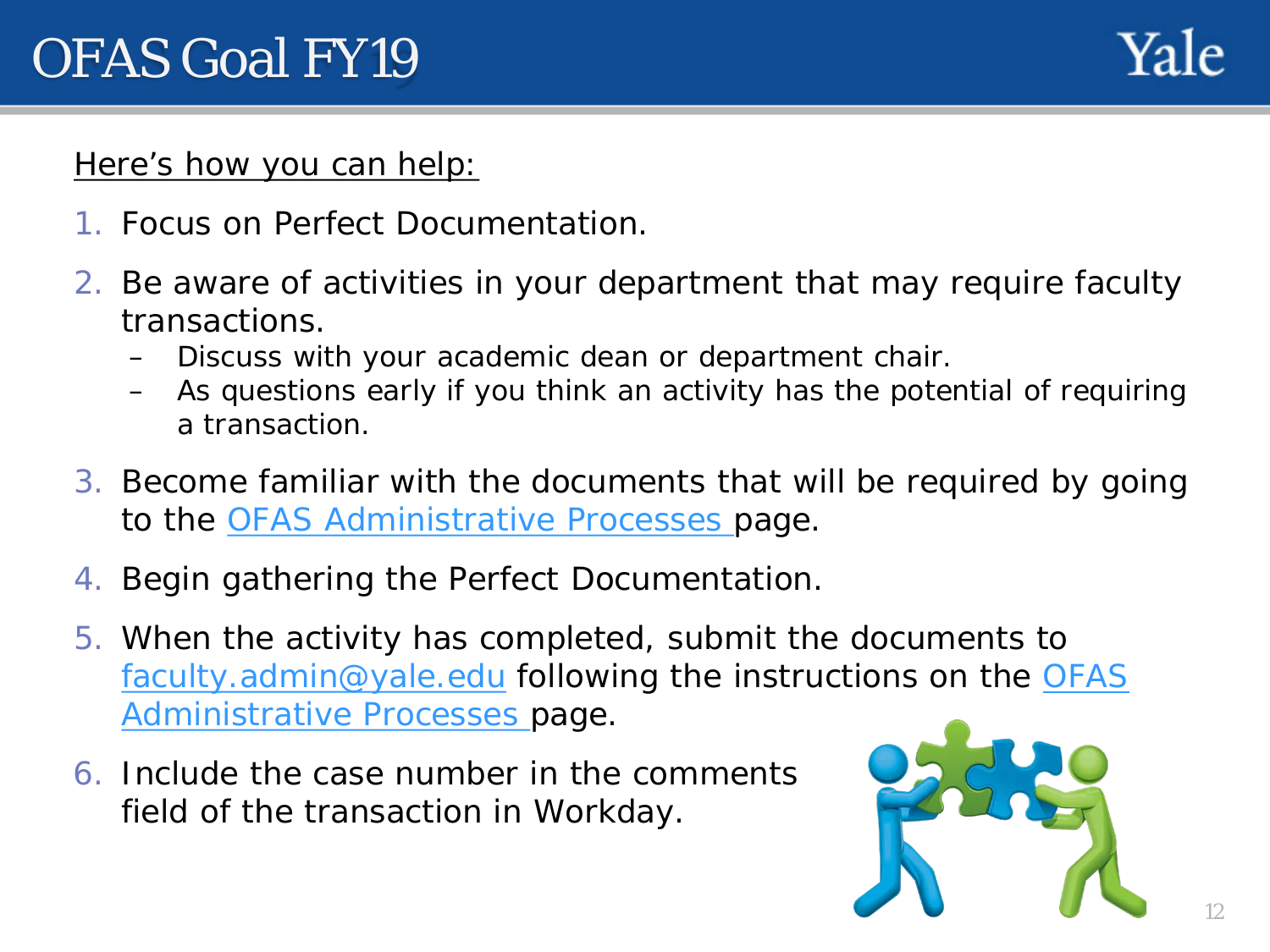

Here's how WE can help YOU:

If you are unsure of the procedure for entry into Workday, do not enter the transaction in Workday.

Instead, add a comment to your email submission of the documentation asking for assistance with the transaction. We will reach out to you.

Your focus should be on gathering the necessary and complete documentation.

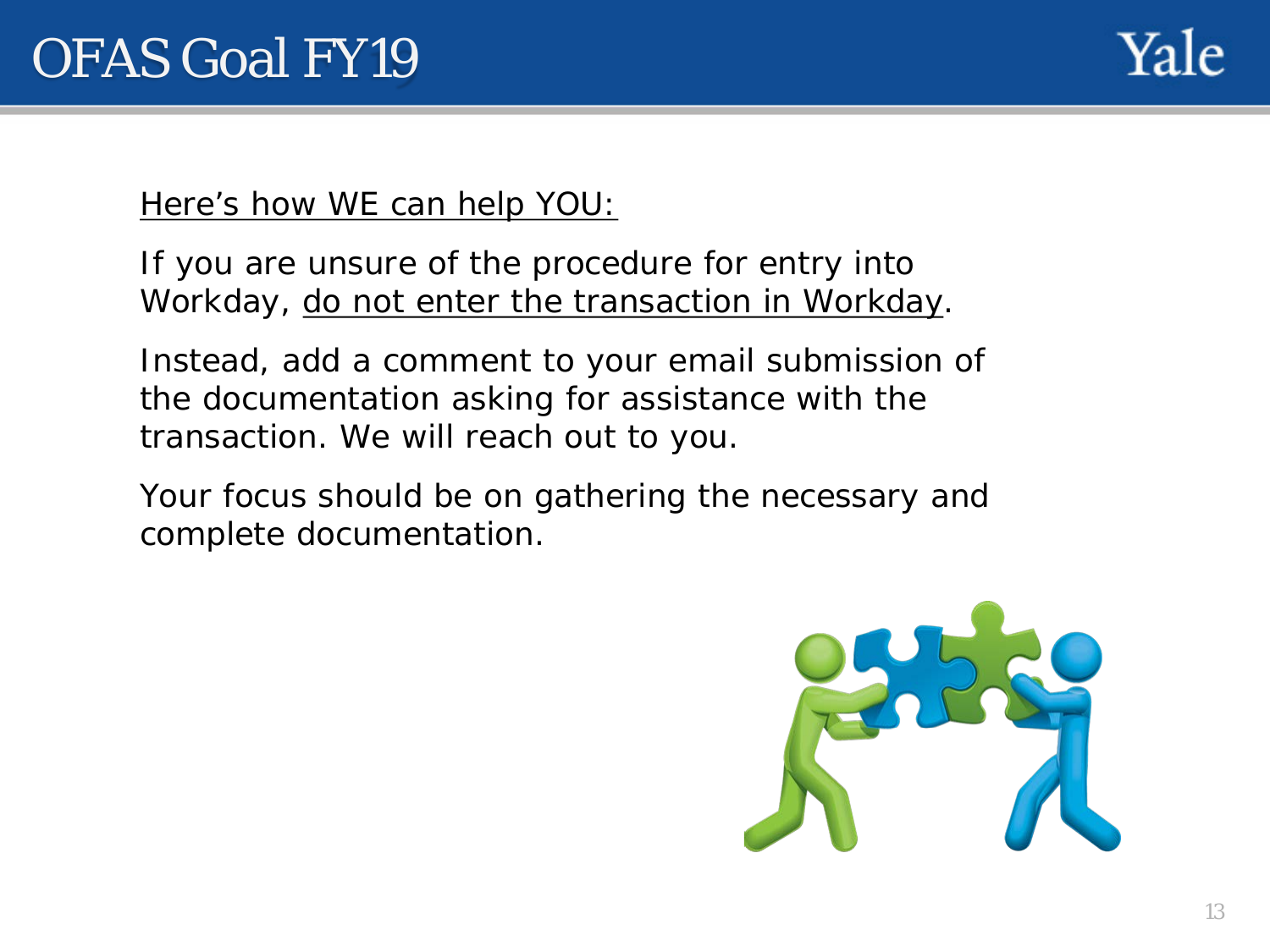

# Updates to Workday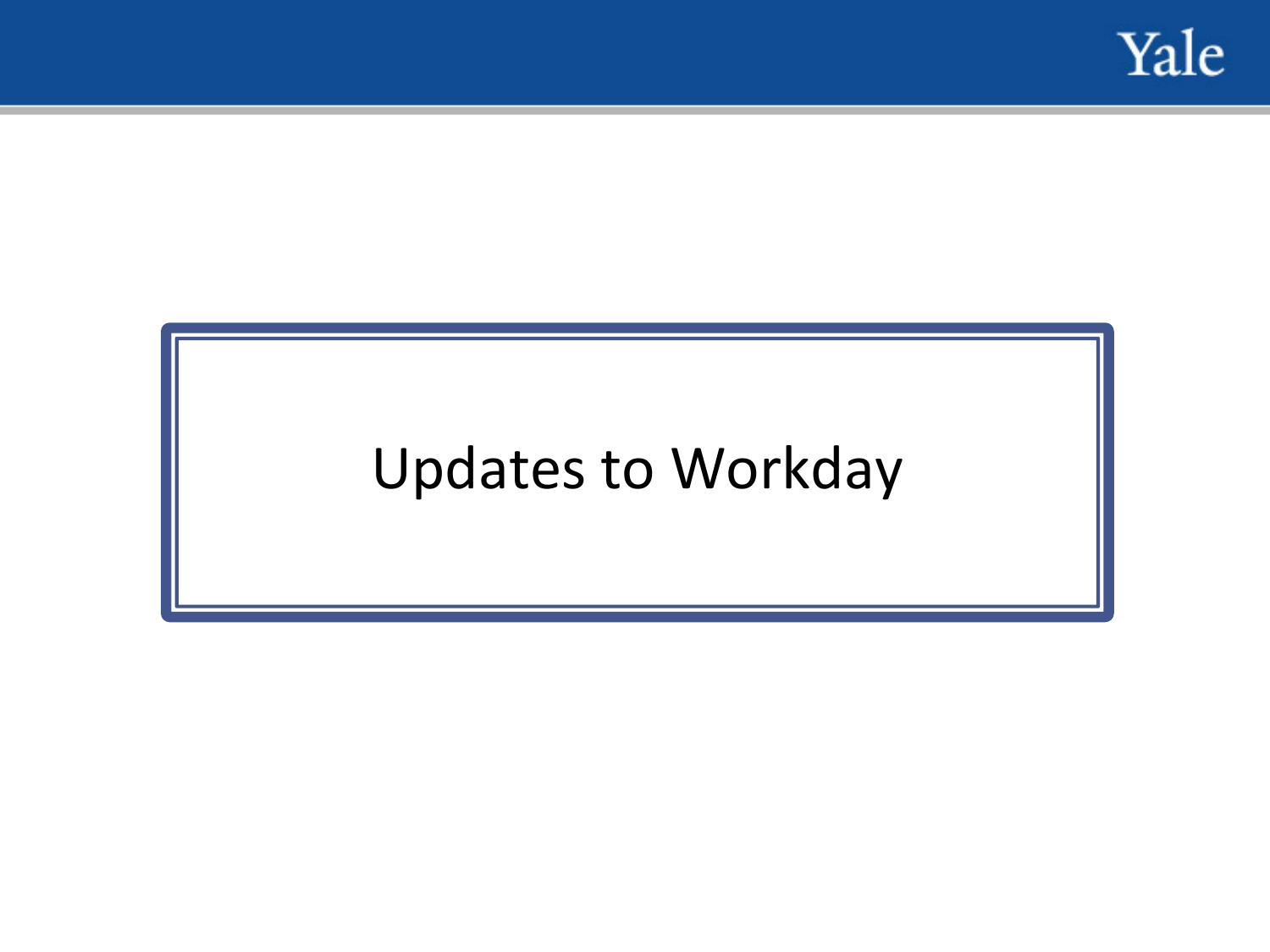

### **Workday**

Update to *External Links* within *Academic Information*

- Go to your Workday Home page
- Click the worklet Academic Information



**External Links** 

Faculty Handbook

Provost's Office Website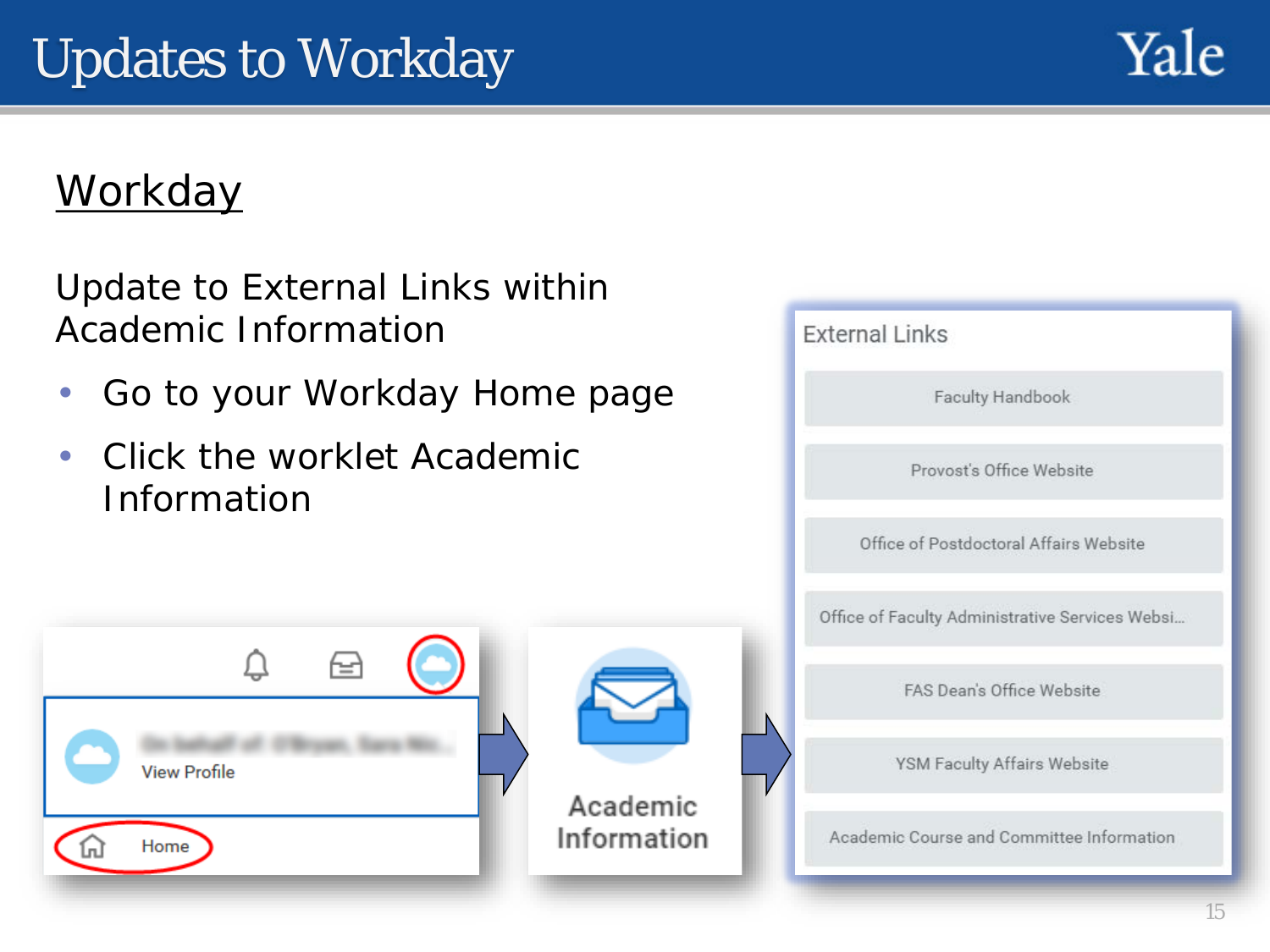External Link: *Academic Course and Committee\**

- Course information Pulled from Banner, the official course registration system
- Committee information Pulled from database maintained by Provost's Office and Yale College Dean's Office

| <b>External Links</b>                           |
|-------------------------------------------------|
| Faculty Handbook                                |
| Provost's Office Website                        |
| Office of Postdoctoral Affairs Website          |
| Office of Faculty Administrative Services Websi |
| FAS Dean's Office Website                       |
| YSM Faculty Affairs Website                     |
| Committee Information                           |

*\* This is separate from the FAS course evaluation site, aka OCE Faculty Dashboard.*

Academic Course and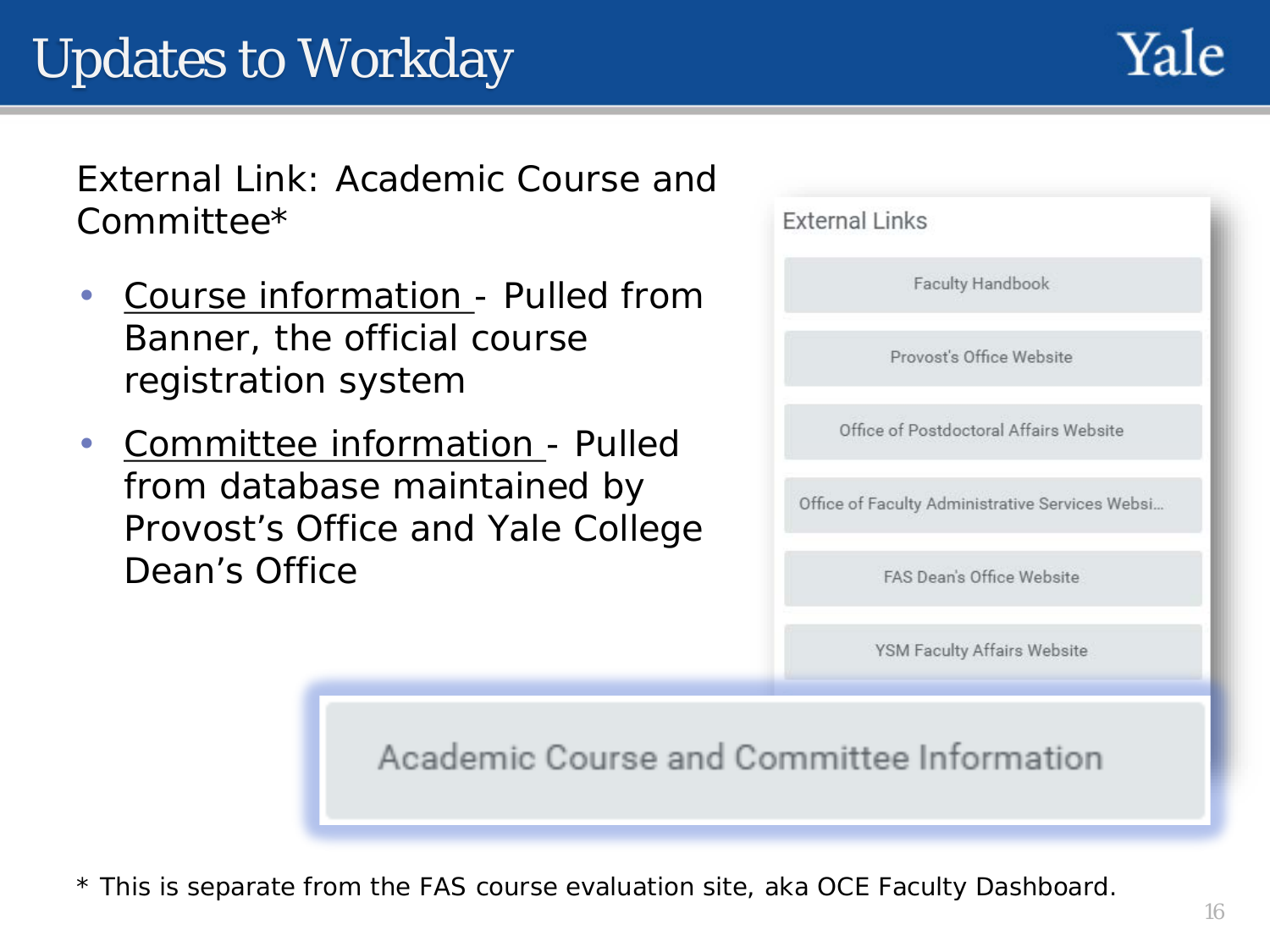# Updates to Workday



### External Link: *Academic Course and Committee link*

### Tips regarding filters

- The view defaults to the Committee tab. Toggle between Committee and Course information by clicking the desired tab.
- The Semester options are in reverse alpha order, not reverse chronological order. Thus, exercise care when selecting desired terms or academic years.



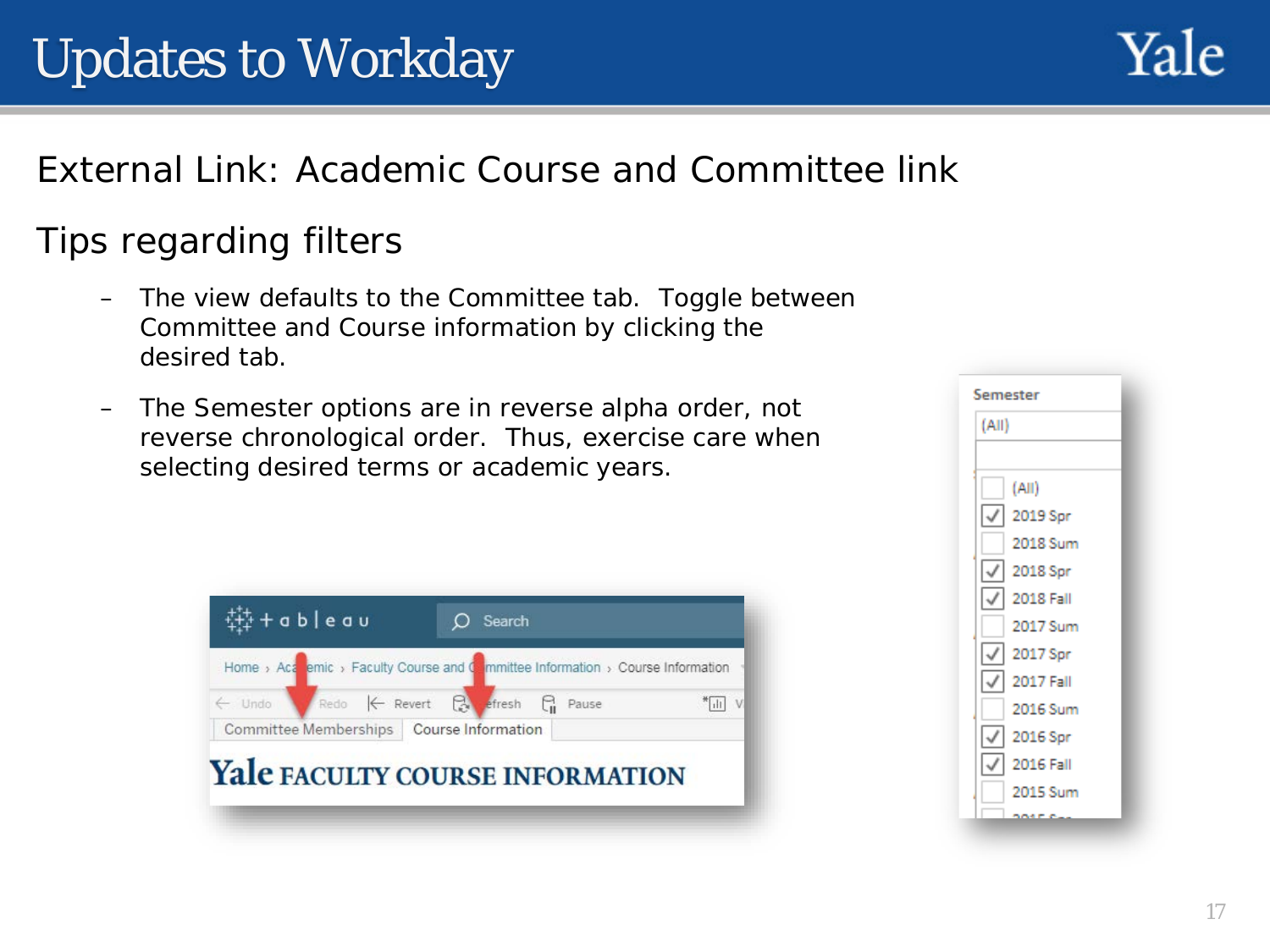### External Link: *Academic Course and Committee link*

- Access automatically given to the following Workday roles:
	- Appointment & Promotions Specialist
	- Appointment & Promotions Specialist
	- HCM View-Only Academic
	- Provost Office (Academic)
	- Section Appointment & Promotions Specialist
	- Faculty Affairs Coordinator (Academic)

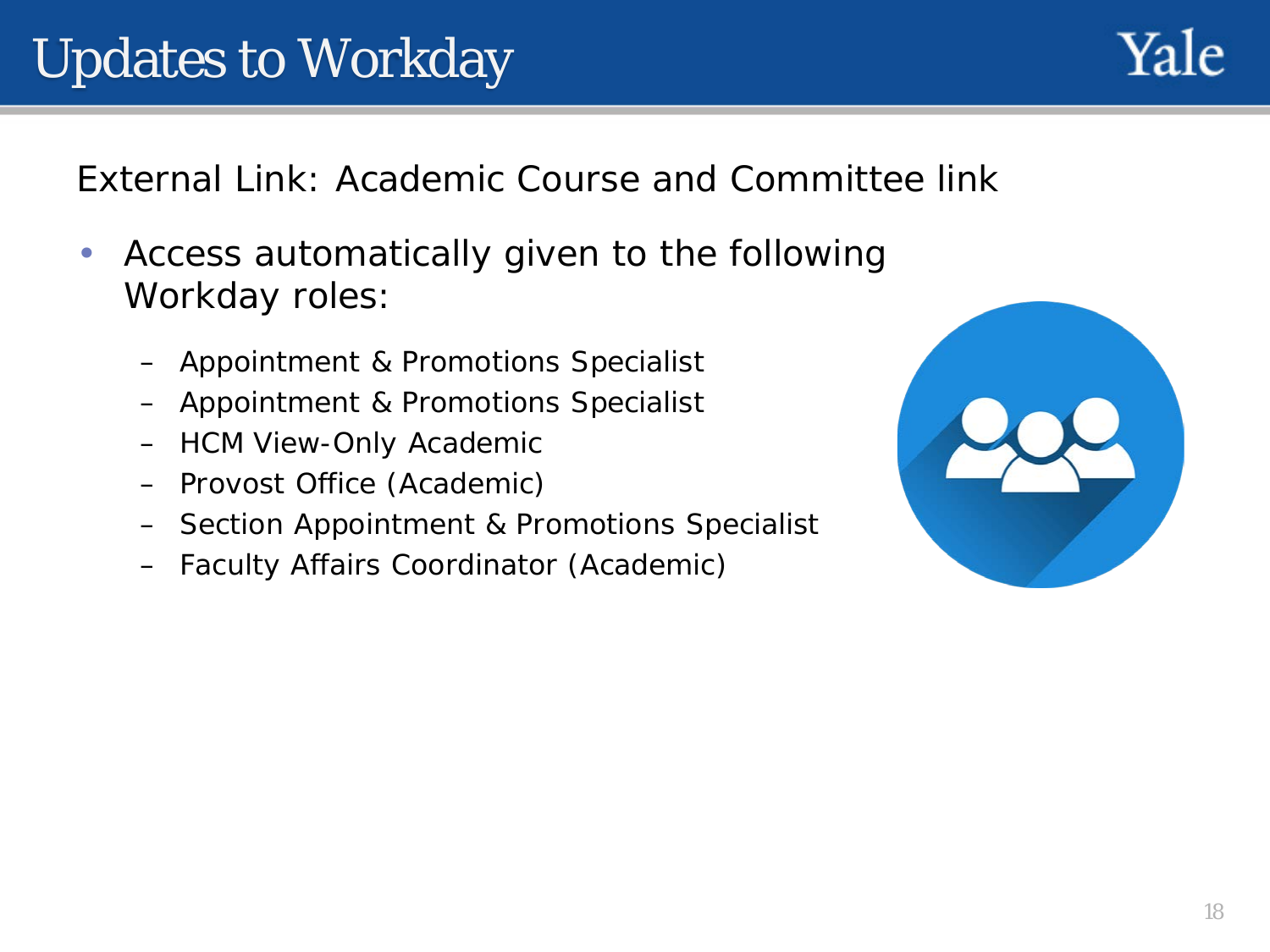Change to Workday report:

*Academic - Compensation Details – Yale*

Recommendation:

- Run this report bi-annually, after the start of the term, to check term faculty.
- Filter on Disbursement Plan Periods that are less than the full year.
- Filter out Total Academic Salary  $\lt$  > 0 (zero).
- For those faculty who do not have an end date, consider entering an end date that aligns with the end of the appointment to avoid potential overpayments. (Reference Workday guide, "*Manage Compensation (Academic)"*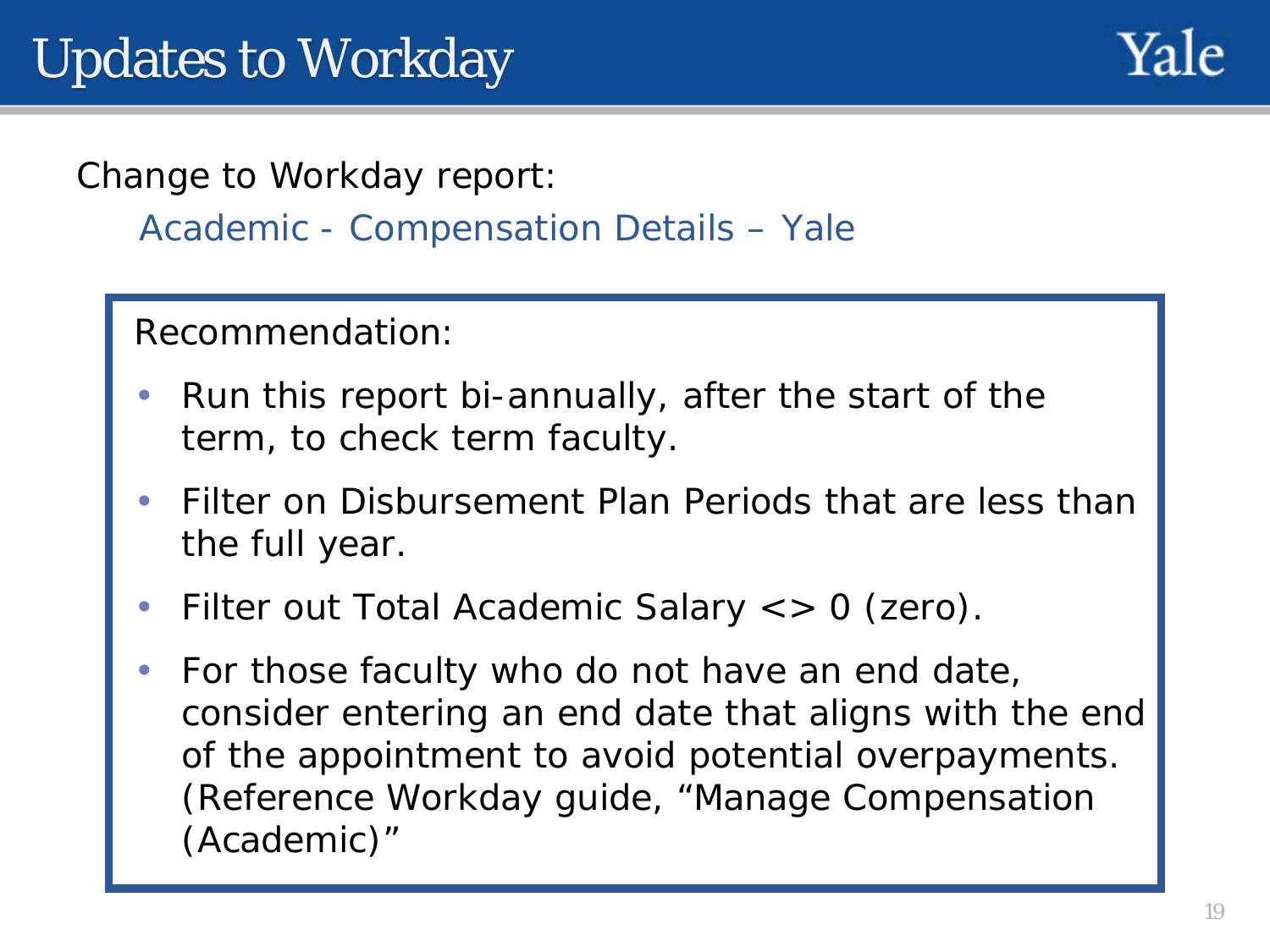# Updates to Workday



### *Academic - Compensation Details – Yale* (sample view)

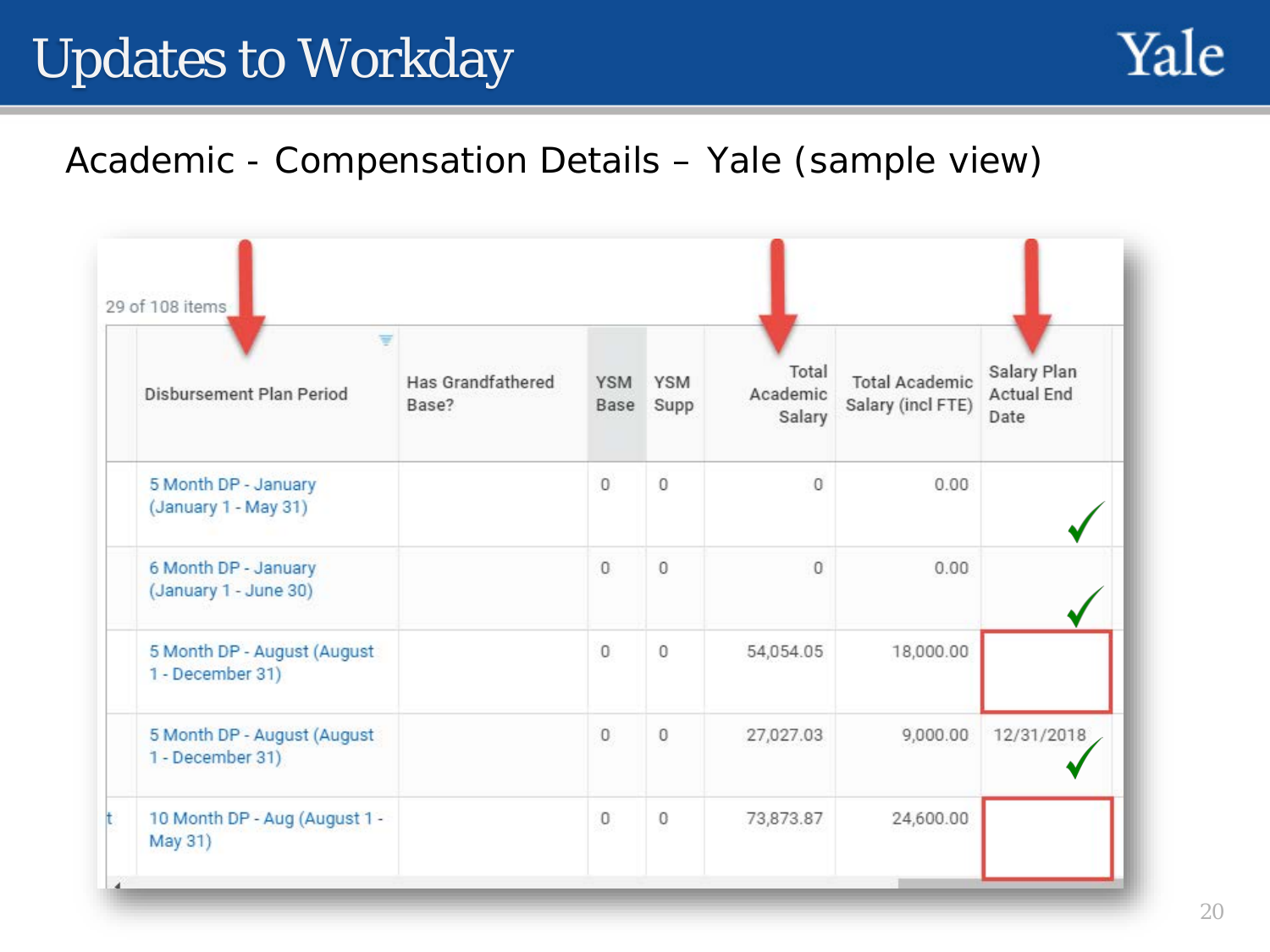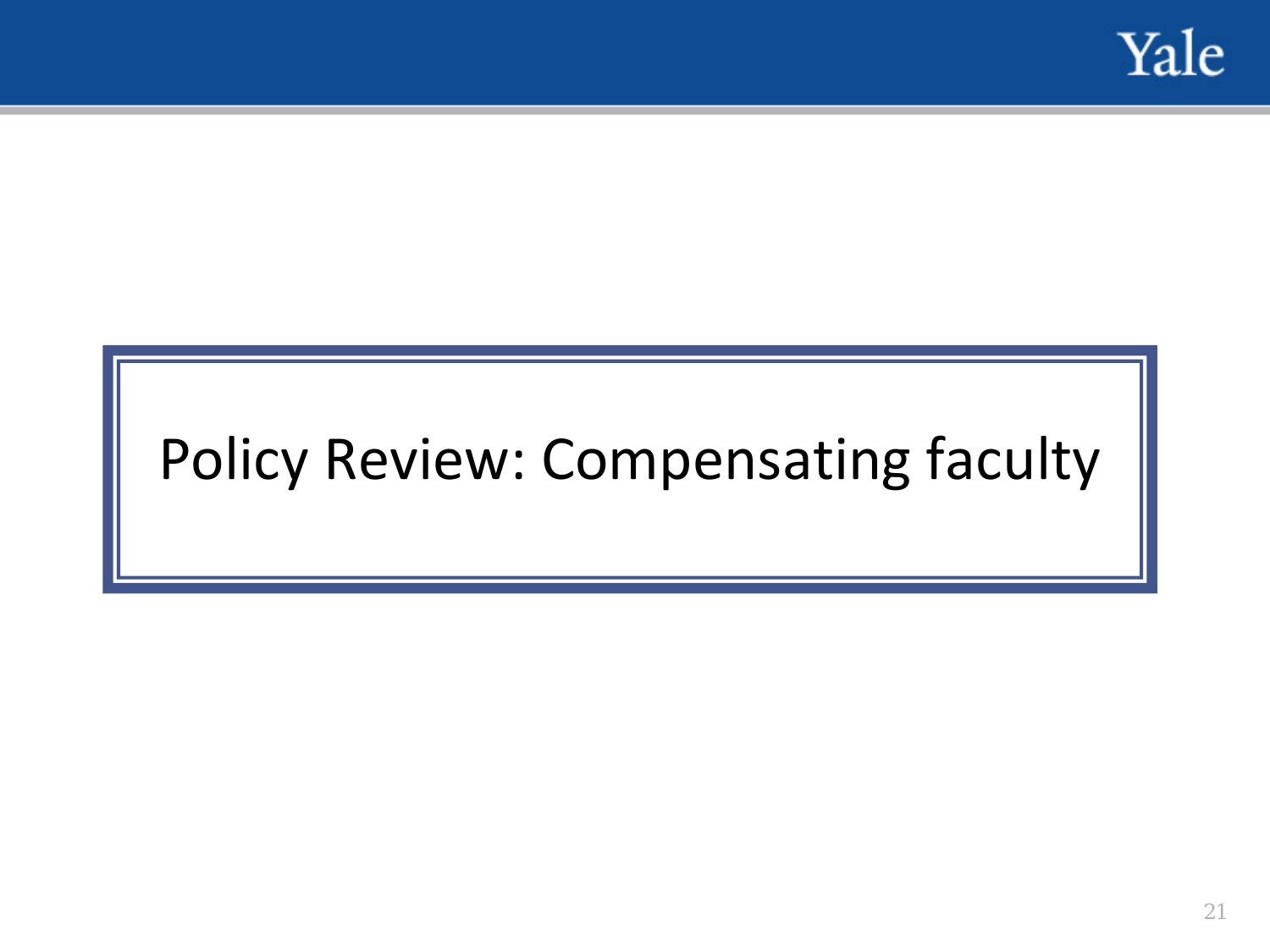

**Policies in [Faculty Handbook](https://provost.yale.edu/sites/default/files/files/Faculty%20Handbook_7-1-18.pdf)**

### **Section** *XVIII. Faculty Compensation, Benefits and Services*

All faculty and staff who process compensation for academics should be familiar with this section of the Faculty Handbook.

**Yale Faculty Handbook** 

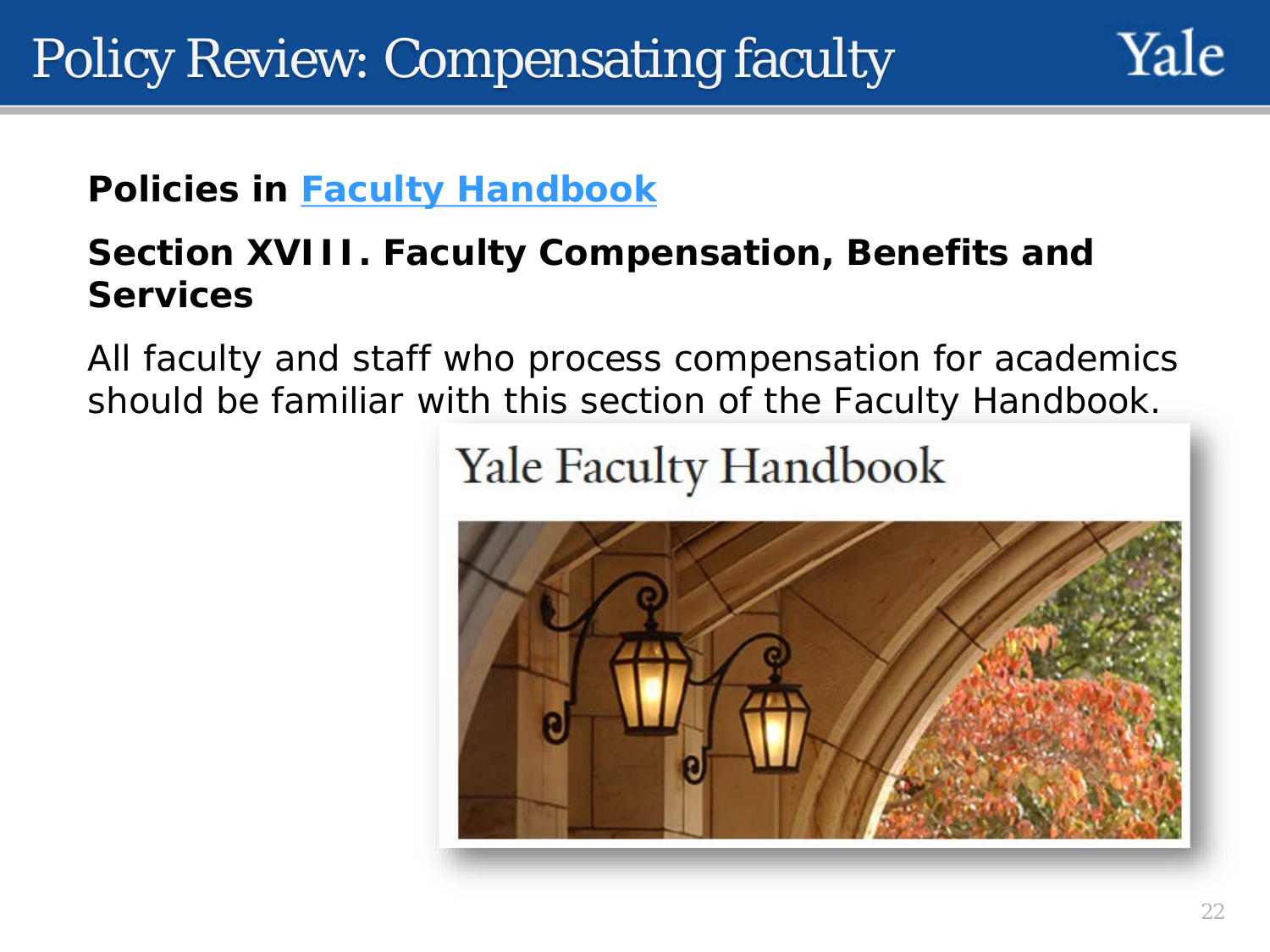

### Yale Policies & Procedures

1001 Compensation Above Salary

### [1001.1 Faculty](https://your.yale.edu/policies-procedures/policies/1001-compensation-above-salary#1001.1)

Faculty employed full-time by the University normally may not receive additional income from the University for work performed during a period of full-time employment.

Requests for exceptions to this policy are rarely given and must be made in advance and in writing to the Provost or Provost Designee.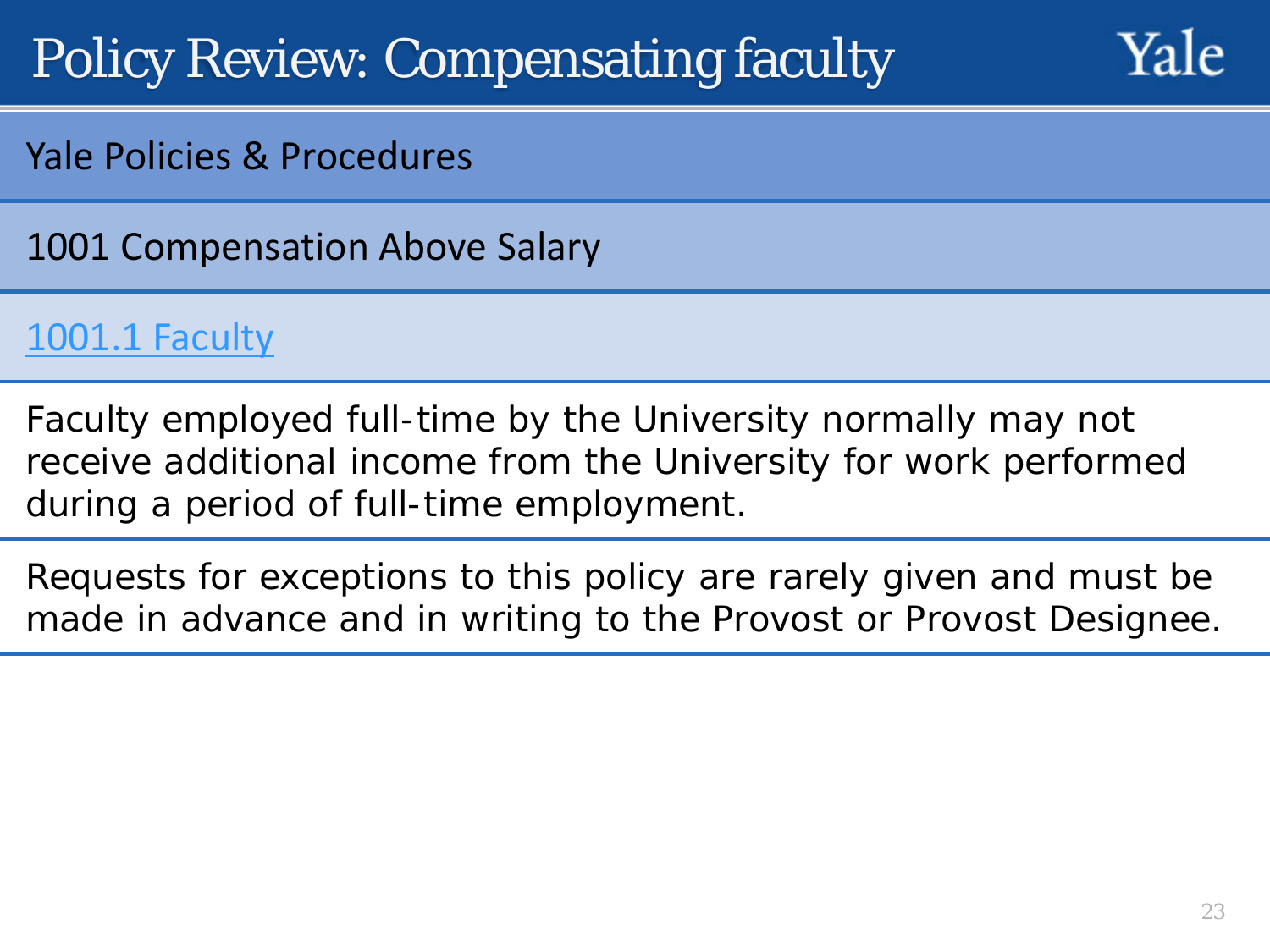

- Yale Policies & Procedures
- 3501 Payroll highlights

[3501.2 Off-Cycle Payments \(](https://your.yale.edu/policies-procedures/policies/3501-payroll#3501.2)aka "Quick Pay" or "On Demand")

All requests for payments must be approved by the Controller's Office.

Payroll payments are limited to regularly scheduled pay dates.

Exceptions:

- If there is no "next payment" due to termination.
- Errors in payroll processing that result in an underpayment of a monthly employee's base salary.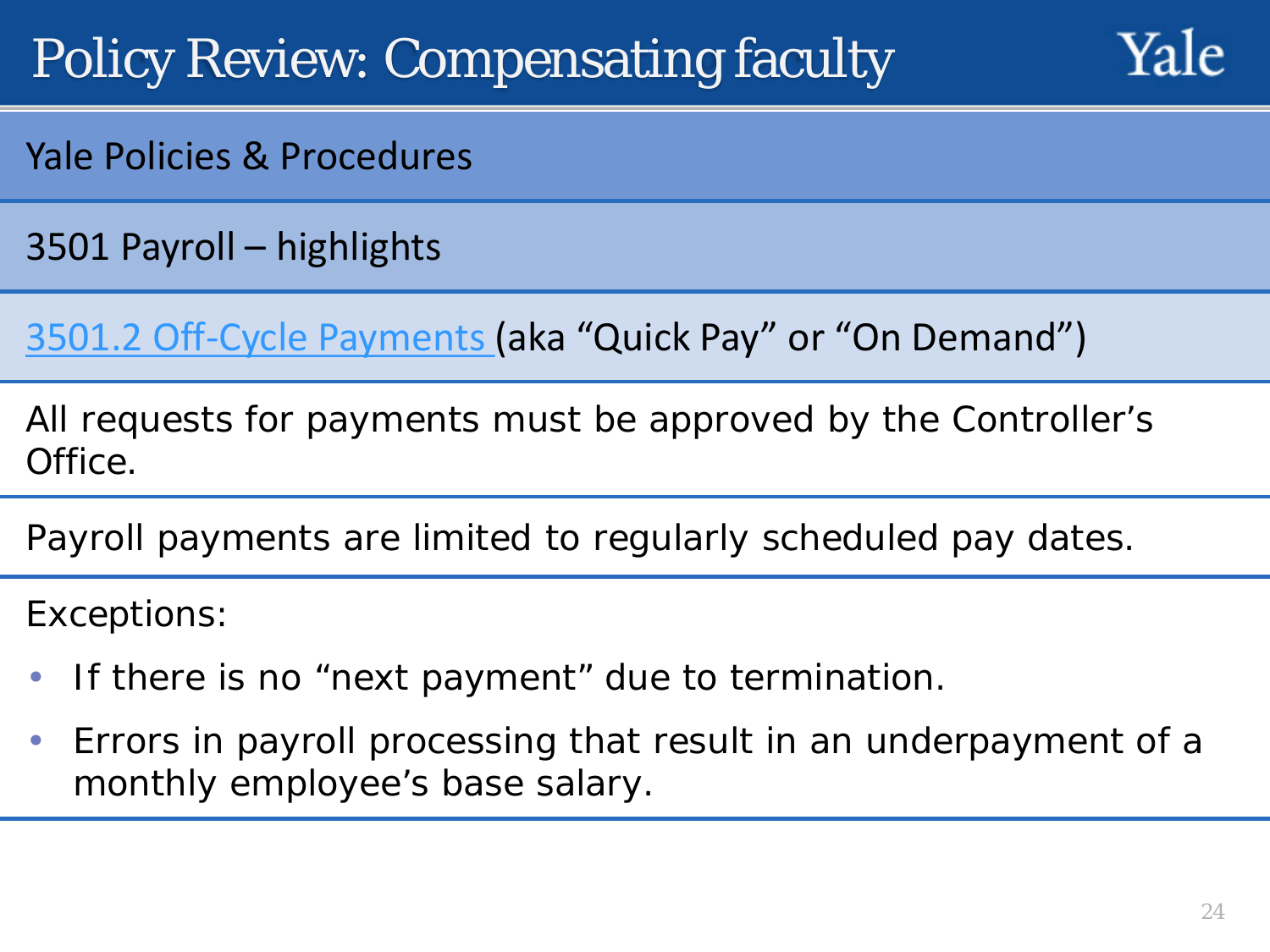

- Yale Policies & Procedures
- 3501 Payroll highlights
- [3501.3 Retroactive Pay](https://your.yale.edu/policies-procedures/policies/3501-payroll#3501.3)
- Retroactive salary adjustments will be included in the employee's next regularly scheduled paycheck.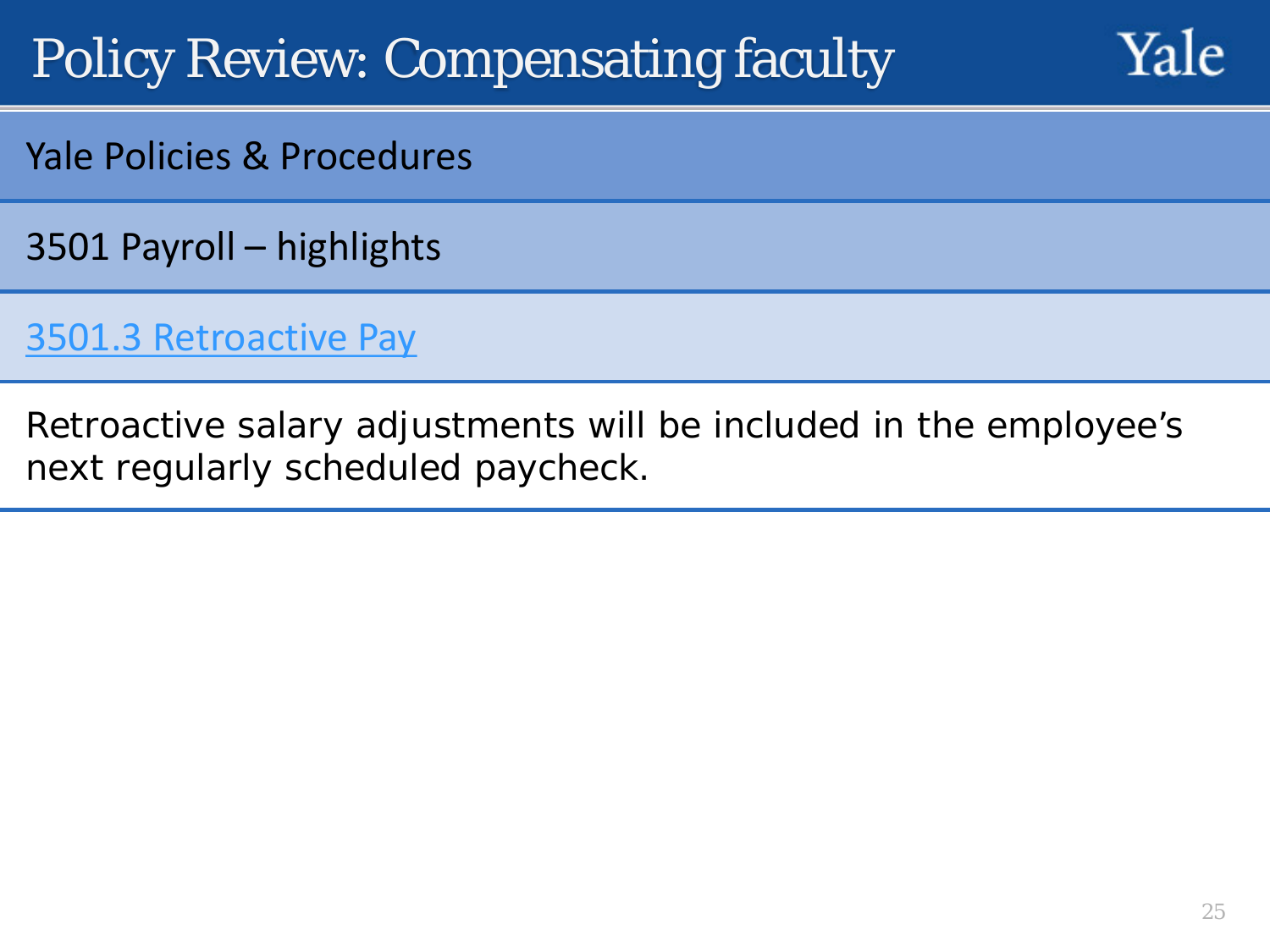

- Yale Policies & Procedures
- 3501 Payroll highlights

### 3501.4 [Overpayments](https://your.yale.edu/policies-procedures/policies/3501-payroll#3501.4)

- The department must immediately inform Payroll by submitting the proper form to employee.services@yale.edu.
- Payroll will calculate the amount of the overpayment and notify the lead administrator and employee that corrective action will be taken to reimburse the University for the funds.
- In the case of an active employee, the overpayment will deducted from the employee's next regularly scheduled paycheck(s).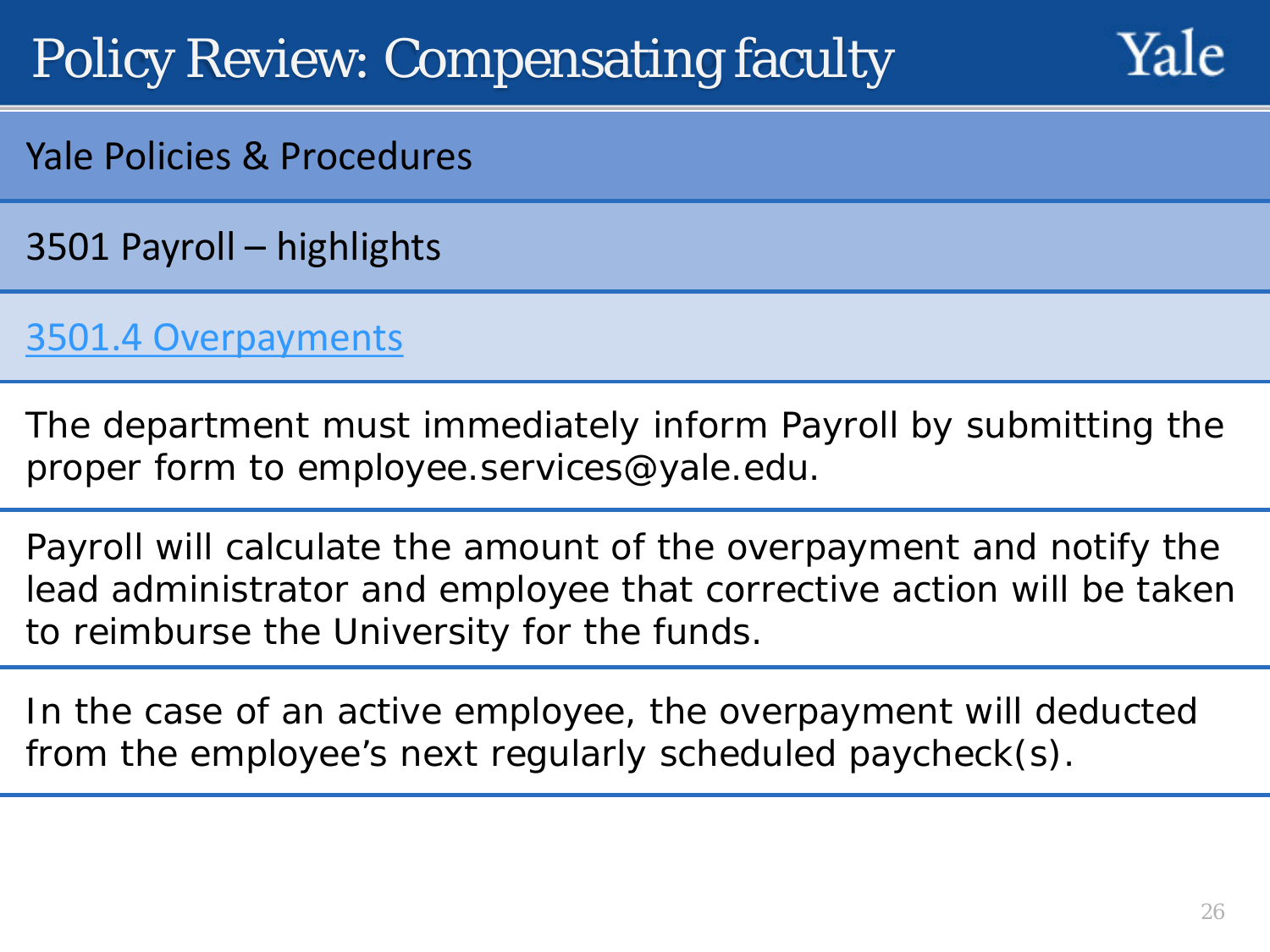

Yale Policies & Procedures

3501 Payroll – highlights

### [3501.12 Responsibilities of the](https://your.yale.edu/policies-procedures/policies/3501-payroll#3501.12) Employee

It is the responsibility of the employee to review all payments and deductions on their pay document for accuracy and notify the Employee Service Center (ESC) immediately if discrepancies are identified.